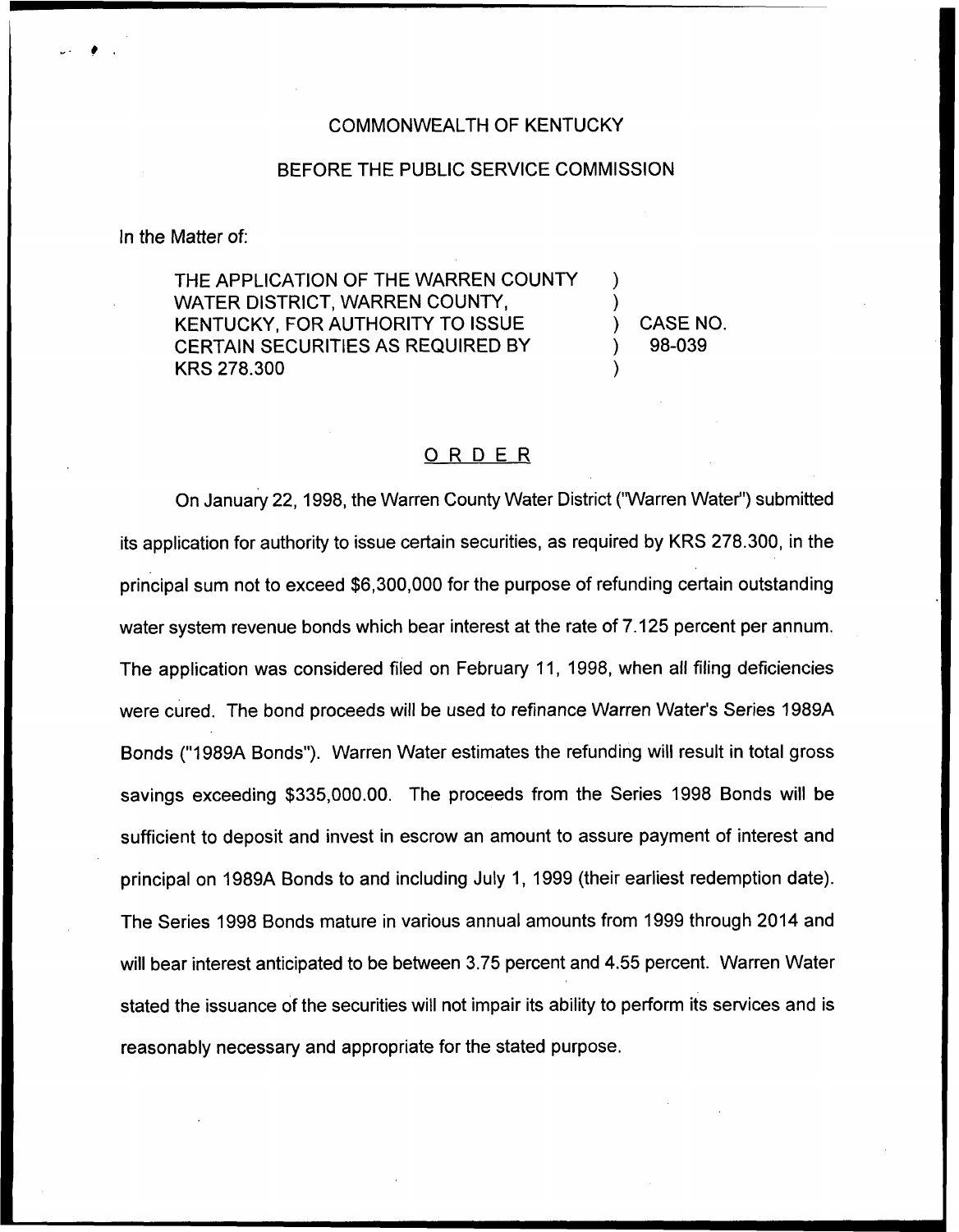The Commission, having considered the evidence of record and being otherwise sufficiently advised, finds that Warren Water's proposal to issue these bonds for purposes of refinancing its outstanding bonds is for a lawful object within Warren Water's corporate purpose, is necessary, appropriate for and consistent with the proper performance of its service to the public, and should therefore be approved.

IT IS THEREFORE ORDERED that:

1. Warren Water is authorized to issue bonds for an amount not to exceed \$6,300,000.00, at an interest rate between 3.75 percent and 4.55 percent per annum.

2. Warren Water shall issue its proposed Series 1998 Bonds only on such terms that will result in a positive net present value savings and which are consistent with its application.

3. Warren Water shall, within 30 days after issuance of the securities, advise the Commission in writing of the date or dates of issuance of the securities, the price paid, the interest rate, the purchasers, and all fees and expenses, including underwriting discounts or commissions, or other compensation involved in the issuance and distribution.

4. The proceeds from the transactions authorized herein shall be used only for the lawful purposes specified in Warren Water's application.

Nothing contained herein shall be construed as a finding of value for any purpose or as a warranty on the part of the Commonwealth of Kentucky or any agency thereof as to the securities authorized herein.

 $-2-$